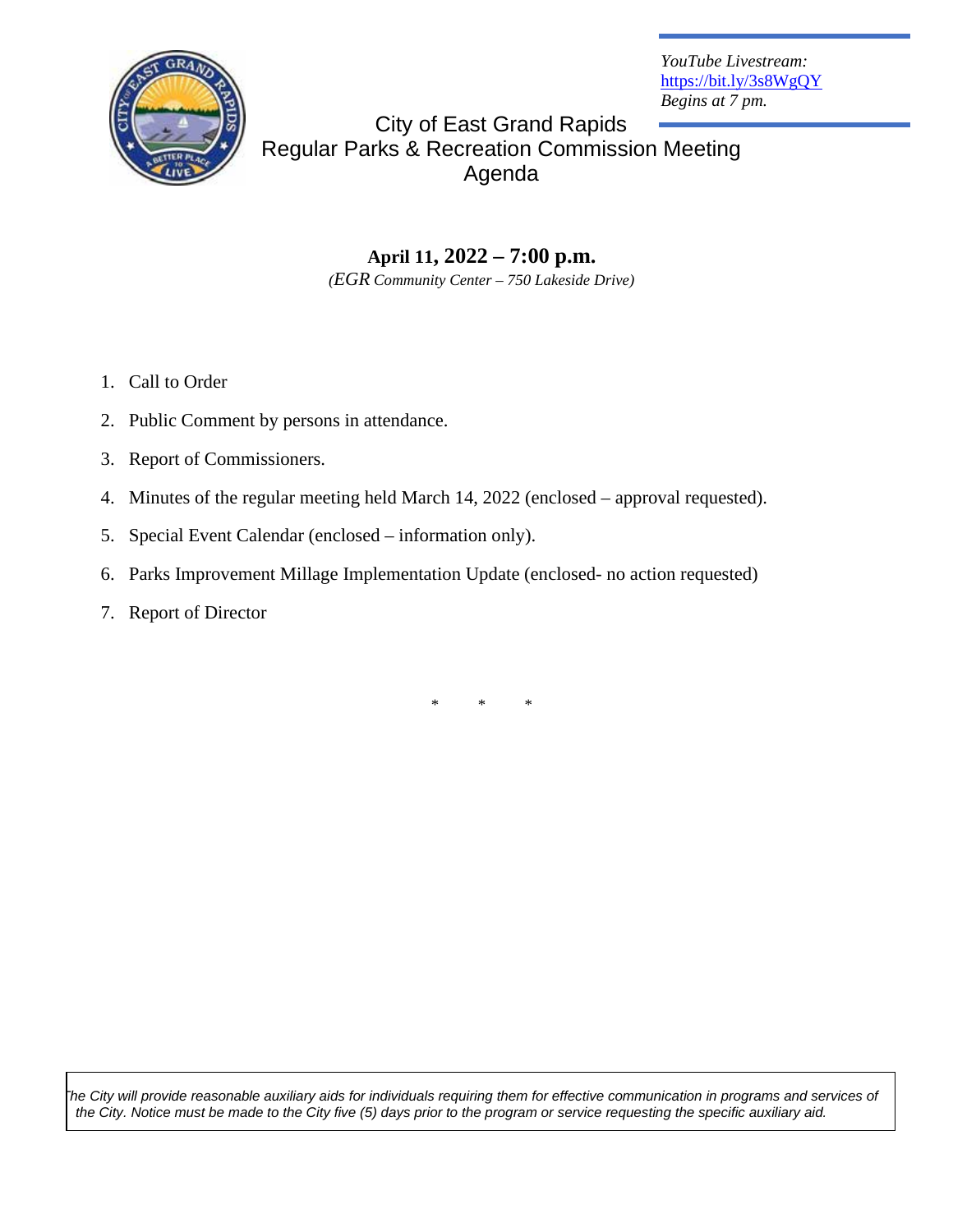## **EAST GRAND RAPIDS PARKS & RECREATION COMMISSION MEETING EGR COMMUNITY CENTER COMMISSION CHAMBERS 6:00 PM MONDAY, March 14, 2022**

The regular meeting of the Parks and Recreation Commission was held in the City Commission Chambers in the East Grand Rapids Community Center.

Aaron Smith called the meeting to order at 6:02 pm.

| John Arendshorst, Ryan Burdick, Aaron Smith and Kate DeVries, Larry Fisher, |
|-----------------------------------------------------------------------------|
|                                                                             |
|                                                                             |
|                                                                             |
|                                                                             |

Public Comment: None

#### **Report of Commissioners:**

**Ryan Burdick- none**

**Lauren Jacoby- none**

Larry Fisher- Noted the swim and dive team won their 145<sup>th</sup> state championship.

**Aaron Smith** – Noted there was a East Grand Rapids diver who set a state record this year. He also welcomed Lauren to the commission.

### **Nick Abraham-none**

**John Arendshorst** – none **Kate Devries** – noted that the Reeds Lake wayfinding signage has buckled some. **Director Melville** noted they are in the process of being remanufactured and they will be replaced at no cost.

Minutes for the February 14, 2022, Parks and Recreation Commission meeting were presented for approval. A motion was made to approve the minutes for the December 13, 2021, Parks and Recreation Commission meeting. MOTION: John Arendshorst

SUPPORT: Kate Devries YES: Burdick, Jacoby, Fisher, Smith, Abraham, Arendshorst, Devries(7) NO: (0)

The Special Event Calendar was reviewed.

Director Melville noted that we are full with special events requiring road closures since we have 8 scheduled this year. No additional events that require road closures will be approved this year.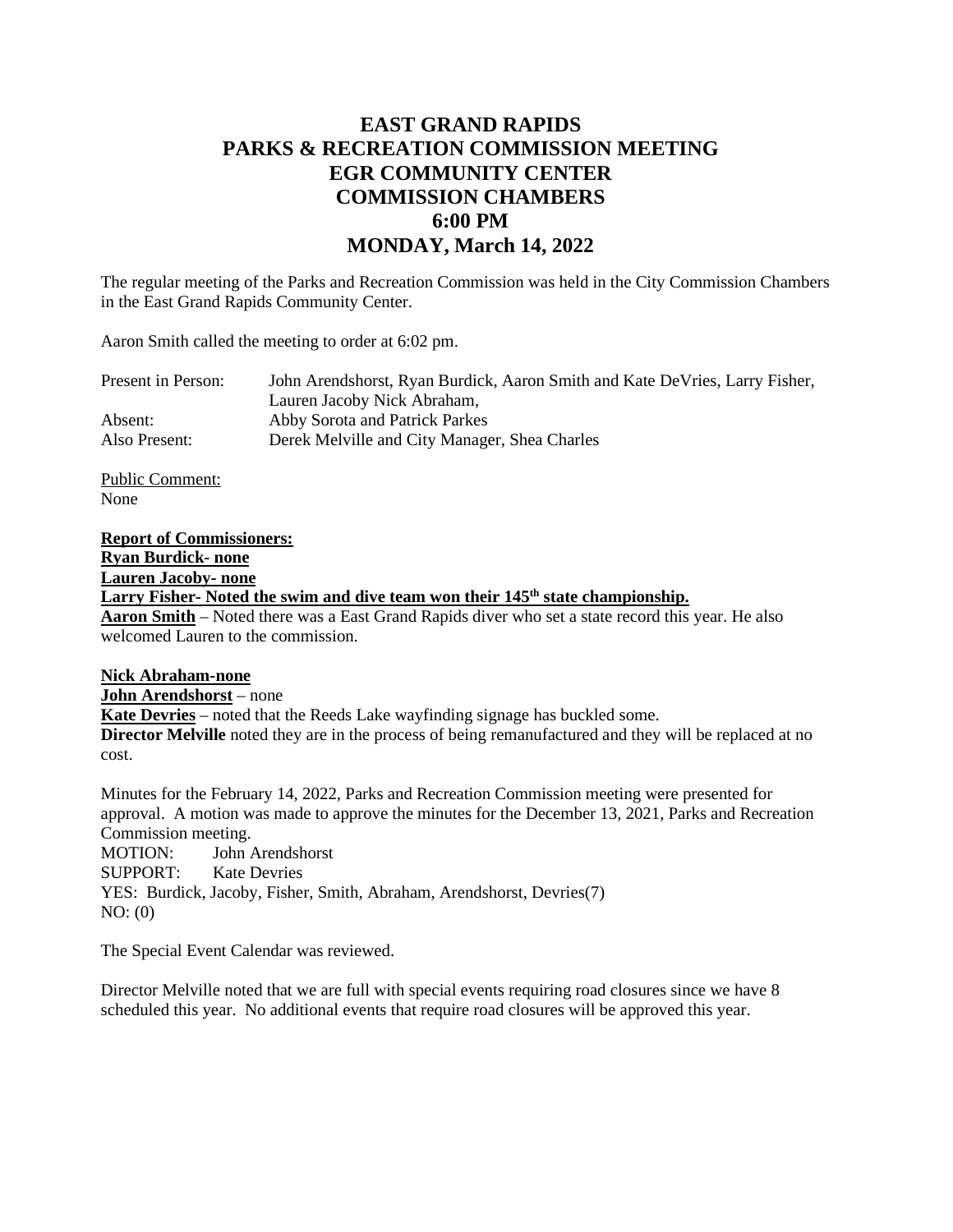### **Parks and Recreation Commission Meeting Minutes March 14, 2022 – page 2**

**Derek Melville** reviewed the conceptual location for a community dog park area as presented in the agenda packet including the potential location, costs and proposed amenities. Discussion followed.

**Derek Melville** reviewed the conceptual map for the Manhattan Park multi-use trails. Proposed trails have been marked with pink flags which will be used for the public engagement meeting at Manhattan Park on April 14, 2022 at 6pm. Discussion followed.

#### **Report of Director**

Derek Melville included in the Agenda Packet a Monthly Report but also reported on the following:

- The Irish Jig is this weekend with approximately 2,500 racers.  $\mathbf{r}^{\prime}$
- The part-time wage schedule has been increased which has resulted in new lifeguard applications  $\mathbf{r}$  . and other part-time positions.
- The city is collecting RFP submissions for community engagement and playground design  $\mathcal{L}_{\mathcal{A}}$ services.

**Aaron Smith** asked if anyone else had any comments and there were none.

The meeting was adjourned at 6:55pm.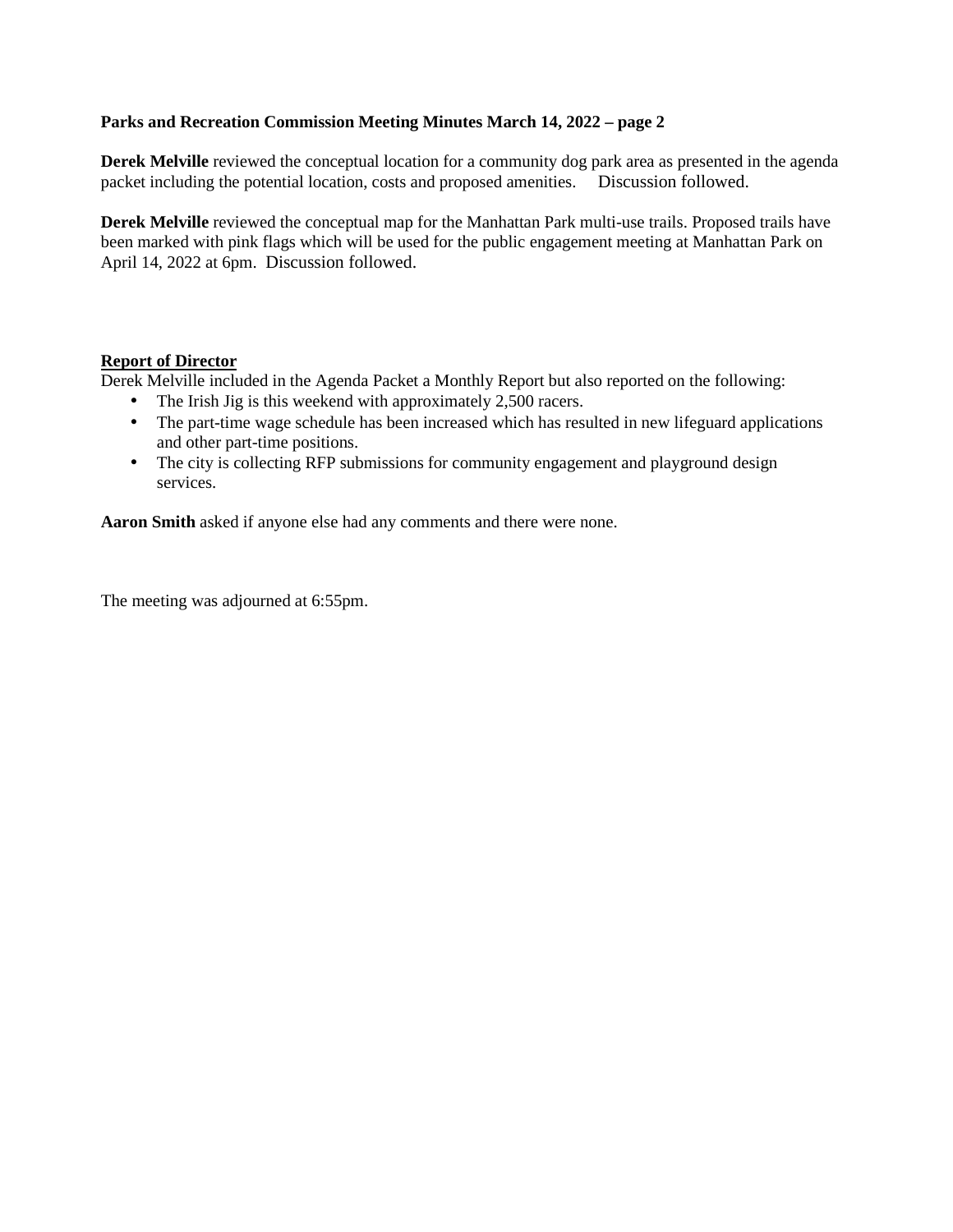## **East Grand Rapids Parks and Recreation 2022 Special Event Calendar**

| <b>Date</b> | Event                                                                                         |  | Time              | Participants | Approval   | <b>Closure</b>     | Ins. |
|-------------|-----------------------------------------------------------------------------------------------|--|-------------------|--------------|------------|--------------------|------|
| 3/19/22     | Spectrum Health Irish Jig                                                                     |  | 6:00am-11:30am    | 2500         | 10/14/2021 | $\pmb{\mathsf{x}}$ | X    |
|             |                                                                                               |  |                   |              |            |                    |      |
| 6/25/22     | Reeds Lake Run                                                                                |  | 8:00am-11:30am    | 2500         | 8/9/21     | X                  | x    |
| 7/4/22      | Reeds Lake Trail Blazer Run/Walk                                                              |  | 8:30am - 11:00am  | 500          | 8/9/21     | x                  | X    |
|             |                                                                                               |  |                   |              |            |                    |      |
|             |                                                                                               |  |                   |              |            |                    |      |
|             |                                                                                               |  |                   |              |            |                    |      |
|             |                                                                                               |  |                   |              |            |                    |      |
|             |                                                                                               |  |                   |              |            |                    |      |
|             |                                                                                               |  |                   |              |            |                    |      |
|             |                                                                                               |  |                   |              |            |                    |      |
| 8/18/22     | Taste of East                                                                                 |  | 5:00pm - 8:30pm   | 2500         | 2/14/22    | X                  |      |
|             |                                                                                               |  |                   |              |            |                    |      |
| 9/10/22     | Reeds Lake Triathlon                                                                          |  | 7:30am - 12:45pm  | 900          | 12/13/21   | X                  | X    |
| 9/23/22     | East Grand Rapids MS Regatta                                                                  |  | $6:30am - 4:00pm$ | 650          | 12/13/21   |                    |      |
|             |                                                                                               |  |                   |              |            |                    |      |
|             |                                                                                               |  |                   |              |            |                    |      |
| 11/24/22    | Gobble Wobble Run                                                                             |  | 8am - 11am        | 1200         | 12/13/21   | X                  | X    |
|             |                                                                                               |  |                   |              |            |                    |      |
| 12/31/22    | <b>BCBS Resolution Run</b>                                                                    |  | 3:30-4:45pm       | 500          | 2/14/2022  | X                  |      |
|             |                                                                                               |  |                   |              |            |                    |      |
|             |                                                                                               |  |                   |              |            |                    |      |
|             |                                                                                               |  |                   |              |            |                    |      |
|             | <b>Non-Special Event Permit Applications</b><br><b>KDL Parties in the Park</b><br><b>TIME</b> |  | <b>TABLES</b>     |              |            |                    |      |
|             |                                                                                               |  |                   |              |            |                    |      |
| 6/7/22      |                                                                                               |  | 1:30pm-3:30pm     |              |            |                    |      |
| 6/14/22     |                                                                                               |  | 1:30pm-3:30pm     |              |            |                    |      |
| 6/21/22     |                                                                                               |  | 1:30pm-3:30pm     |              |            |                    |      |
| 6/28/22     |                                                                                               |  | 1:30pm-3:30pm     |              |            |                    |      |
| 7/5/22      |                                                                                               |  | 1:30pm-3:30pm     |              |            |                    |      |
| 7/12/22     |                                                                                               |  | 1:30pm-3:30pm     |              |            |                    |      |
| 7/19/22     |                                                                                               |  | 1:30pm-3:30pm     |              |            |                    |      |
| 7/26/22     |                                                                                               |  | 1:30pm-3:30pm     |              |            |                    |      |
| 8/2/22      |                                                                                               |  | 1:30pm-3:30pm     |              |            |                    |      |
|             | <b>Funky Buddha/SUP class</b>                                                                 |  |                   |              |            |                    |      |
|             |                                                                                               |  |                   |              |            |                    |      |
|             |                                                                                               |  |                   |              |            |                    |      |
|             |                                                                                               |  |                   |              |            |                    |      |
|             | <b>Adaptive Ski by Kentwood P&amp;R</b>                                                       |  |                   |              |            |                    |      |
|             |                                                                                               |  |                   |              |            |                    |      |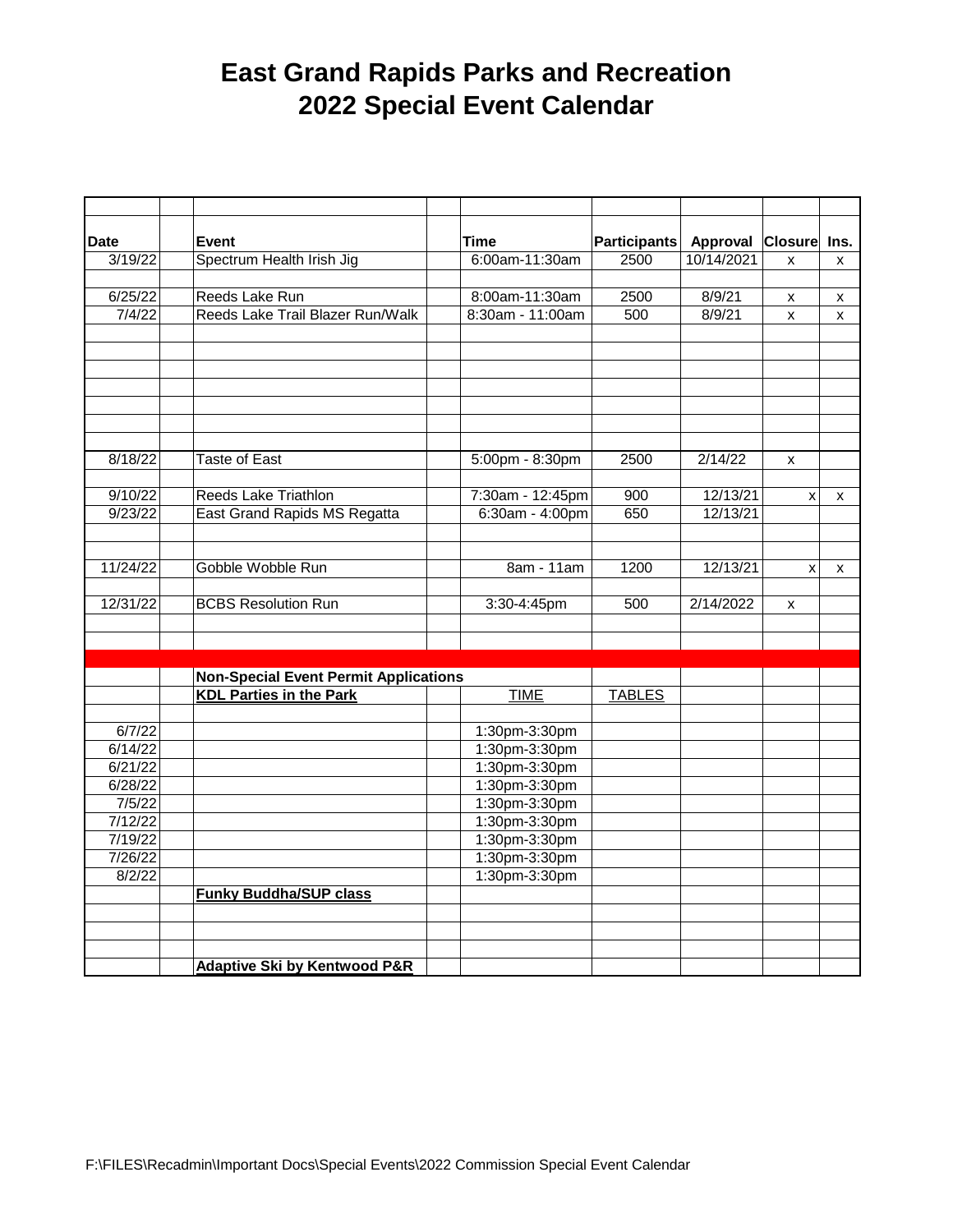

# CITY OF EAST GRAND RAPIDS

750 LAKESIDE DRIVE SE EAST GRAND RAPIDS, MICHIGAN 49506 (616) 949-2110 www.eastgr.org

DEREK MELVILLE PARKS & RECREATION DIRECTOR

### **MEMORANDUM**

| TO:   | Parks and Recreation Commission             |
|-------|---------------------------------------------|
| FROM: | Derek Melville, Parks & Recreation Director |
| DATE: | April 6, 2022                               |

RE: Parks Improvement Millage Updates

Throughout the Parks Improvement Millage community education process it was identified that additional public input opportunities would be made available for residents to provide their feedback regarding upcoming park improvements. In an effort to provide as much information and public input opportunities as possible, a variety of engagement opportunities have been scheduled for the 2nd and 4th Monday from 6pm-7pm in April, May and June to initiate the discussions about the proposed park improvements. Each open house will have city staff available to talk to residents about the proposed projects, and each meeting will have a variety of projects for consideration. Open house topics will be scheduled ahead of time, and the topics will be posted on the Parks Millage webpage on the city website (https://www.eastgr.org/553/2021-Millage) and they will be published in the East Express as well, so residents are encouraged to sign up for the e-newsletter to receive virtual notices of all meeting topics. ( https://www.eastgr.org/signup )

In addition to the open house meeting schedule, additional input opportunities will be offered to provide input for specific projects as well. There is a meeting scheduled for April 14, 2022 at the Manhattan Park Pavilion from 6pm-7pm where residents can ask questions of city staff and our partners at the West Michigan Mountain Biking Alliance (WMMBA), and provide input regarding the Fred Bunn Multi-use Trails at Manhattan Park.

Additionally, the city has hired MC Smith and Associates (MCSA) to help facilitate the playground replacement projects at EGRPS Elementary Schools that were included as part of the Park Improvement Millage. We are in the process of working with our partners at EGRPS to identify dates for community input sessions specifically related to the design of the playgrounds. The input sessions will be formatted to help guide playground equipment selection, layout and design for each of the sites. Separate input sessions will be scheduled for each individual playground location and community members will be invited to attend whatever sessions they prefer. The initial input sessions will be scheduled for later this spring to provide direction for each playground design, which will take place over the summer.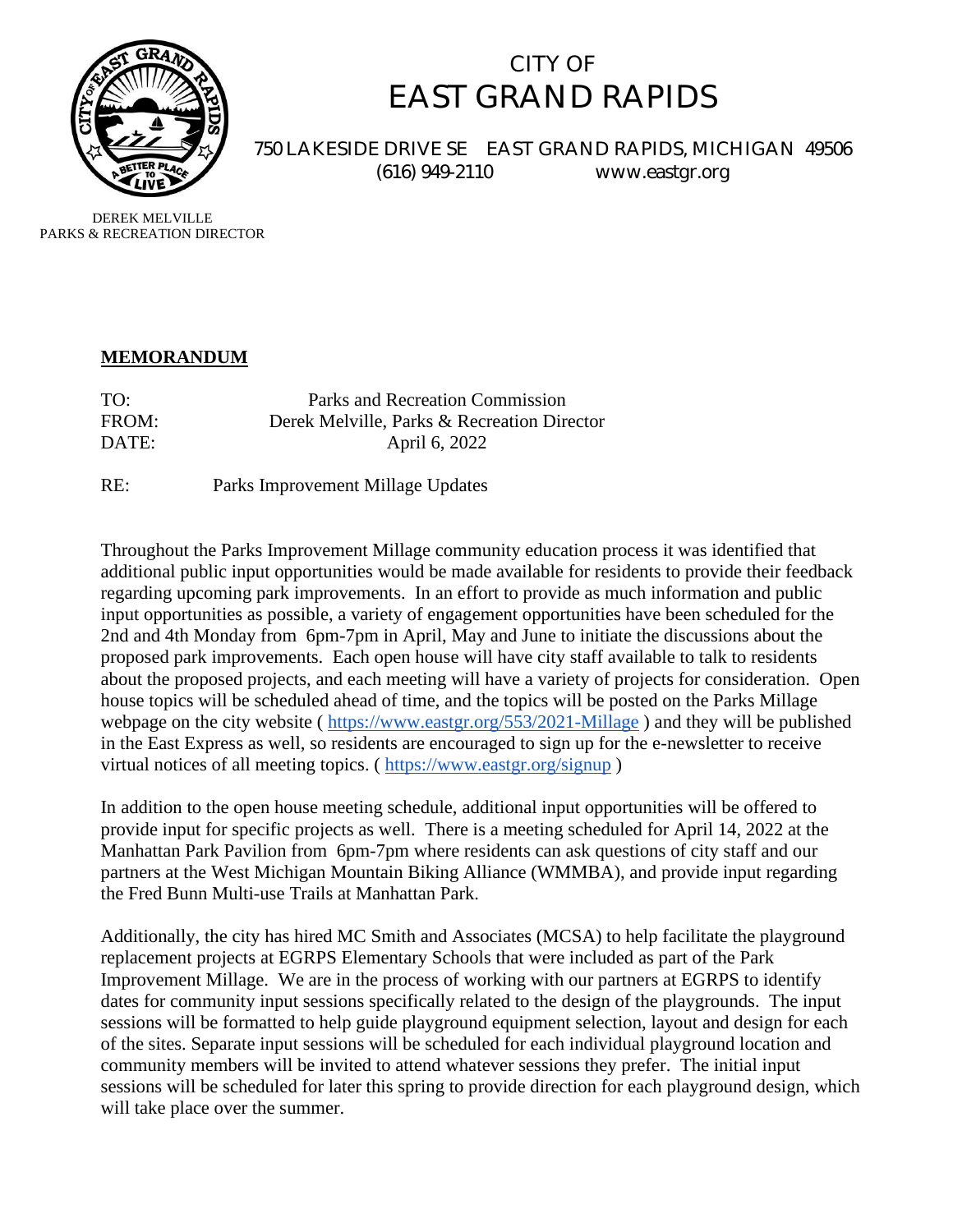

# CITY OF EAST GRAND RAPIDS

750 LAKESIDE DRIVE SE EAST GRAND RAPIDS, MICHIGAN 49506 (616) 949-2110 www.eastgr.org

DEREK MELVILLE PARKS & RECREATION DIRECTOR

### **MEMORANDUM**

| TO:   | Parks and Recreation Commission             |
|-------|---------------------------------------------|
| FROM: | Derek Melville, Parks & Recreation Director |
| DATE: | April 6, 2022                               |

RE: Director's Report

### **Staffing Updates**

Account Clerk III - Sara Coffey will be joining our Parks and Recreation team on April 25th as our new Account Clerk III. She comes to us with 20 years of office administration experience. She will begin attending our Parks and Recreation meetings next month to assist with minute taking, and her main responsibilities in the office include financial oversight of revenue and expenses, facility rental management, special event application processing, payroll processing, among other duties.

Carol Ors Account Clerk I staff member has decided to relocate to the lakeshore and will unfortunately be unable to continue working for us. We have started recruiting to fill her 20 hour a week position and we anticipate interviews will take place in the next two weeks as we have already had significant interest in the position.

We have been busy hiring part-time and seasonal staff within the Parks and Recreation Department the past few weeks. As reported last month we have had great success hiring new lifeguards and swim instructors due to the wage increase that was implemented in March. We continue to work with new lifeguards to find local training opportunities for them to become Red Cross Certifted as a lifeguard, and many of the new staff who are already certified have been onboarded and implemented into the lifeguard schedule. In addition to the new lifeguards we have also hired two part-time Grounds Maintenance summer help positions whose main responsibility is helping to prepare athletic fields for games by painting fields and dragging them, along with trash collection, landscaping and other seasonal maintenance activities.

## **Program Updates**

The 2022 summer program guide is nearly final and will be available for viewing later this week. We have dozens of traditional programs and camps as well as many new program options. Resident registration will begin on April 14 and non-resident registration begins on April 21.

Parks and Recreation Staff had the opportunity to virtually connect with East Grand Rapids Varsity Football Coach Josh Shattuck last week. We covered the summer schedule including the youth